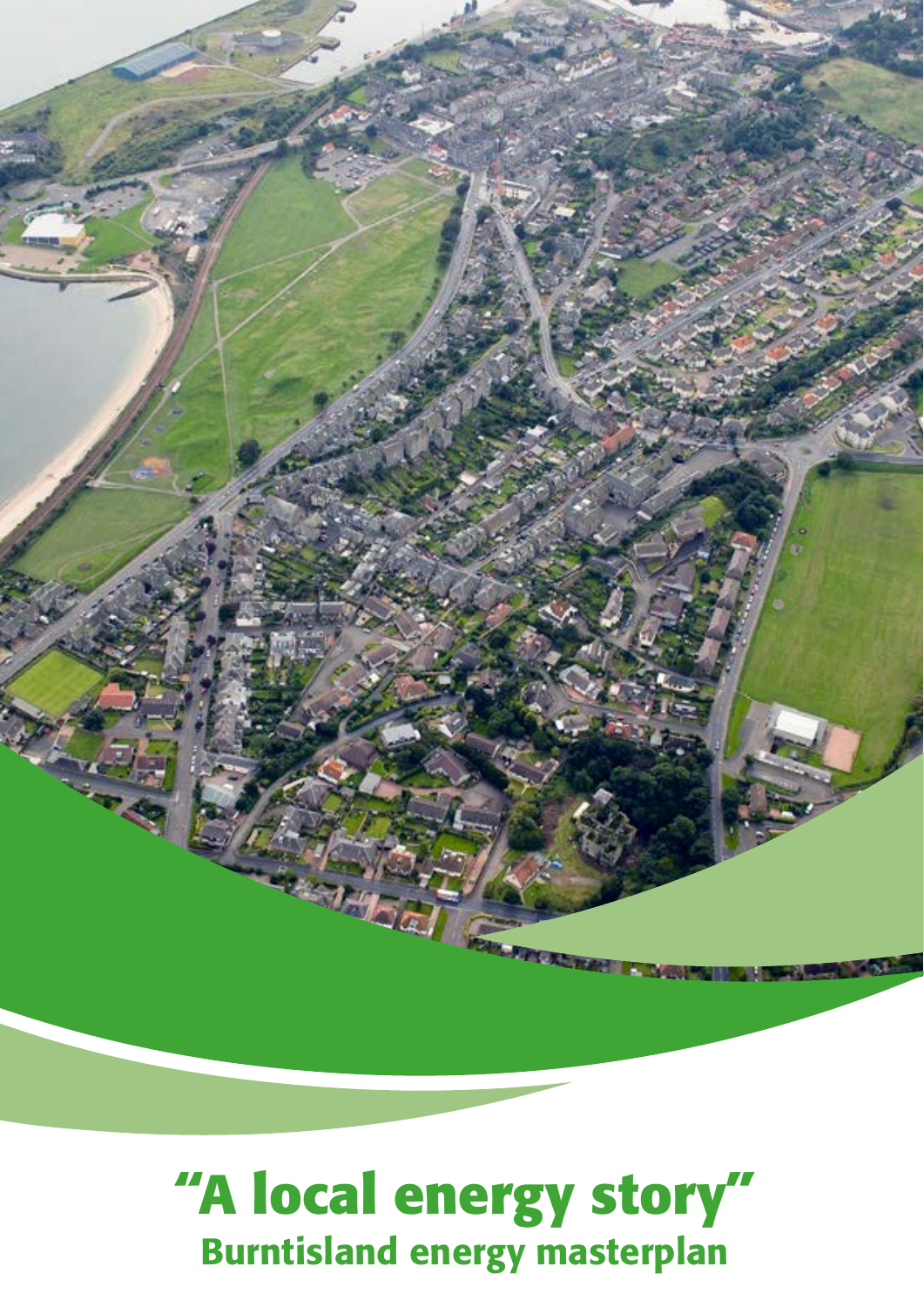## **Some comments from the public:**

**"Thank you everyone for giving so much time especially evenings and weekends to make the project consultation really effective and meet residents in their own space and time"**

**"Interest is slowly building in the town"**

**"Whole idea of discussing energy is very encouraging for improving energy consumption and conservation"**

**THE REAL PROPERTY AND** 

**"What was really useful was the help and advice available to landlords and tenants alike and grants and loans to help with heating and warmth"**

**"Starting to look at the scale of the problem and what's possible was very useful"**

**"After the data workshop I came away understanding the thrust of this initiative and how it fits with National policy"**

**SELLING MANGE**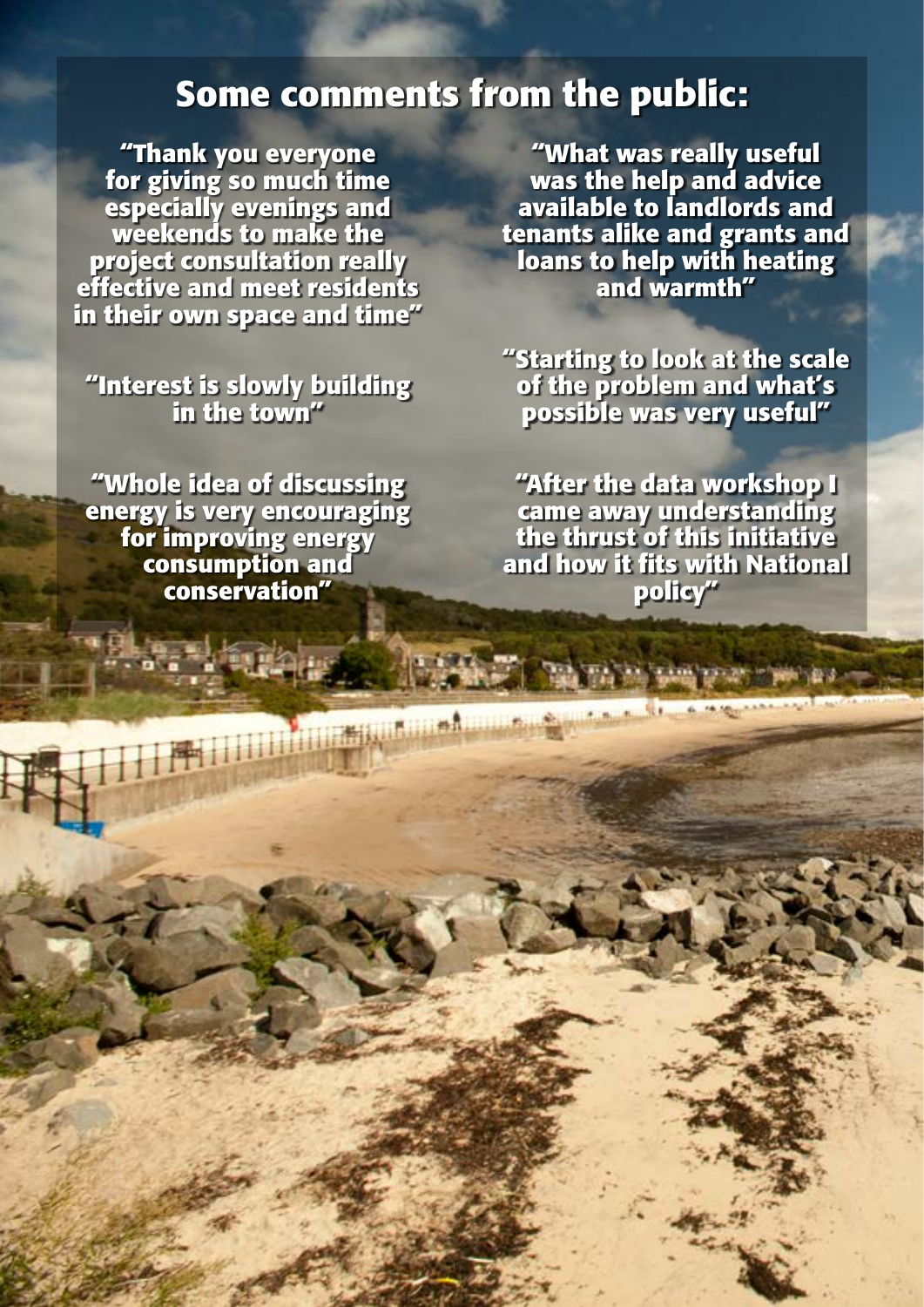# **Presenting the Burntisland community energy masterplan.**

Fife Council wanted to understand how a community in Fife could reduce its carbon footprint by 80%. Through joint decision making with the local community we found out which low carbon heat and electricity solutions would be most suitable, and how much it would cost.

The purpose of this project was to help the local community understand their energy needs, and how it could be supplied locally in a low carbon manner.

This document will be used to inform the local planning process to help determine development within Burntisland. It will help to ensure that it is consistent with the community's priorities and wishes to enable Burntisland to transition to a low carbon, high resilience settlement. It will also act as evidence for funding applications.

This pilot Energy Masterplan (EMP) is the first of what we hope will be many to cover all of Fife.

The Burntisland Community Energy Masterplan was a collaborative effort between the Burntisland local community, the Burntisland Community Development Trust (BCDT), Resource Efficient Solutions (RES) and Fife Council. The process was supported by technical expertise from Fife Council and external consultancies such as Ramboll (who have provided the technical tools to furnish the evidence base for community decision making). It was a project of three parts, the engagement programme, data analysis and policy section.

A huge thanks goes to the community of Burntisland, and the Burntisland Community Development Trust for all their help and support in making this project such a success.



# **Why Burntisland?**

Burntisland has very active community groups including the community council (who commissioned their Community Action Plan) and the newly formed Burntisland community development trust. The Community Action plan already included aspirations for renewable energy and sustainable travel.

The Energy masterplan (EMP) helped unpack those ideas in more detail. The settlement is well located on a south facing slope that runs between the Binn hill, and the Forth coast creating solar energy opportunities. Being near water enables the use of heat pumps from sea water.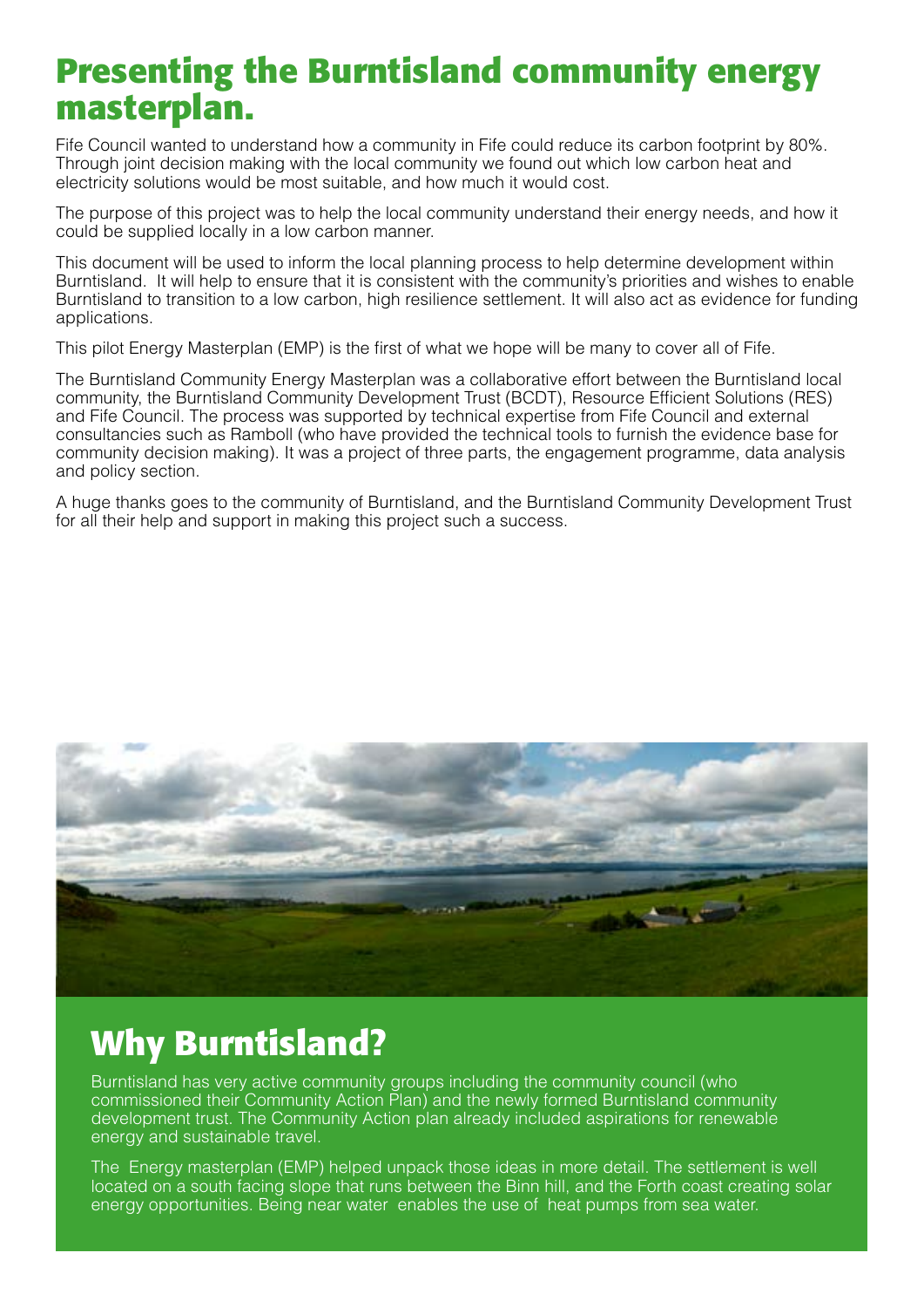# **What is a community Energy Master-Plan (EMP)?**

Energy Master-planning is defined as the assessment of the supply and demand of energy on a regional or sub-regional level. It aims to ensure that energy projects are developed in a planned and structured way, and is used to identify opportunities to connect energy (including heat) resources with demands in the most cost effective, sustainable and low carbon manner.



# **Why do we need to do EMP's?**

## **The context and challenge**

The Scottish Government's new draft Scottish Energy Strategy: The future of energy in Scotland and draft Climate Change Plan were launched in January 2017. They recognise the challenges of climate change and energy security in an increasingly uncertain world, and are seeking to create a transition that is fit for Scotland's future.

Furthermore the Community Empowerment (Scotland) Act 2015 and the Land Reform (Scotland) Act 2016, mean that there is also increasing legislative focus on communities having more say and ownership around local energy issues.

### **The Scottish Government targets achieved with Burntisland's low carbon energy solutions are as follows:**

- 80% reduction in greenhouse gas emissions by 2050
- Total final energy consumption reduced by 30% by 2030

## **The solutions chosen provide:**

- 39% of domestic heat by low-carbon technologies by 2032, but 100% by 2050
- Delivering an equivalent of 100% of gross electricity consumption from renewables by 2032, not 2020
- An increased reliance on electricity to heat homes and power vehicles
- 33% of vans and cars transitioned from petrol and diesel to electric fuels by 2032

These are ambitious targets but achievable as shown in the EMP. They require investment in energy demand reduction and in energy infrastructure. Key to this low carbon transition and meeting of targets will be the move to decentralised energy systems.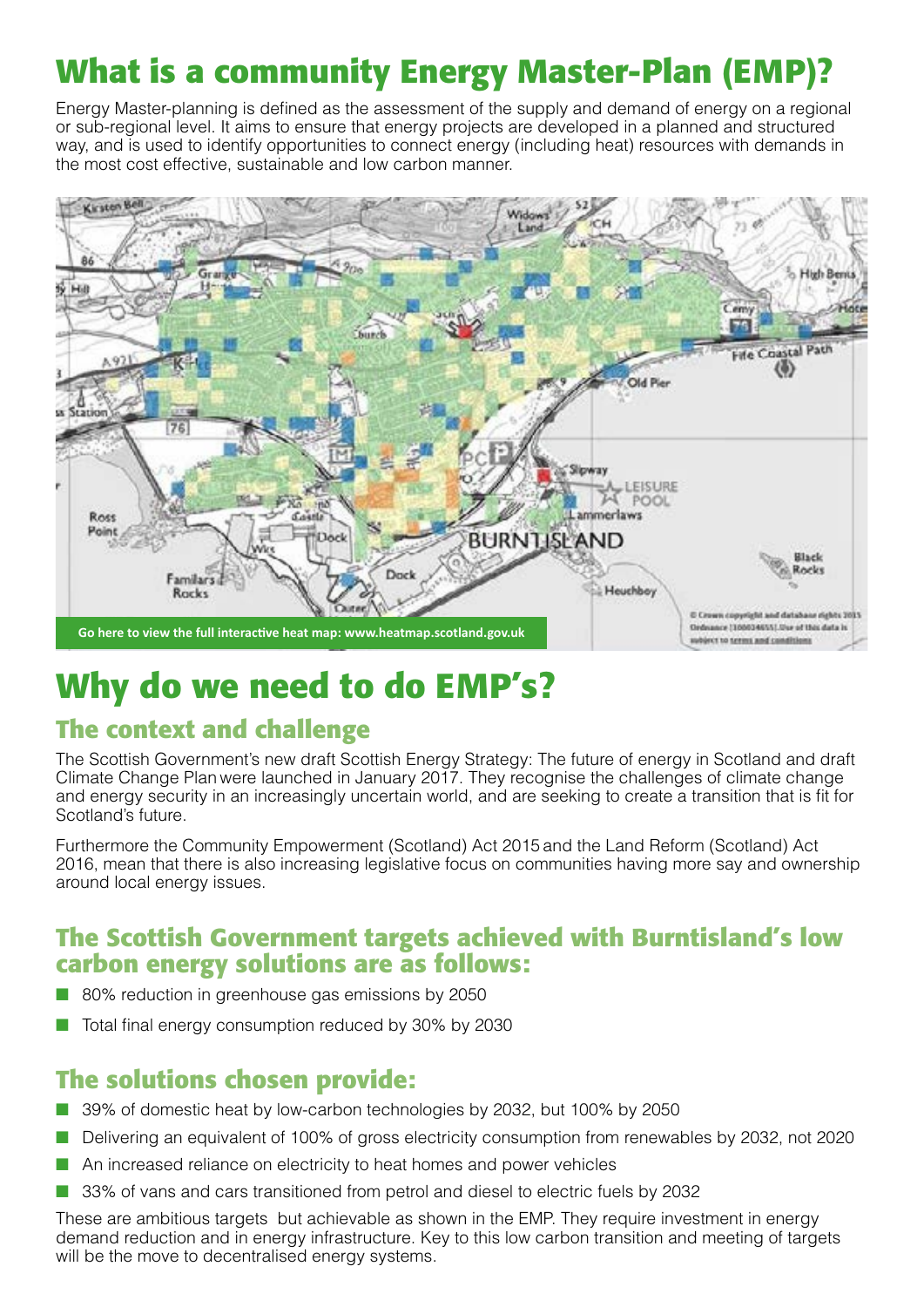## **The transition to a low carbon economy and implementation of EMP's can have many benefits:**

### **STRENGTHENING COMMUNITIES**

Improved local understanding of energy and climate change can inspire others about what can be achieved when communities work together.

Outcomes can improve community cohesion and wellbeing, and reduce inequality by creating shared goals and shared benefits

> Secure locally owned energy can increase the resilience of local communities

### **SECURE STABLE ENERGY SUPPLY**

Creating a diversified energy supply locally reduces the risk of blackouts

Creating energy locally offers increased energy security by protecting against raising pricesAffordable energy helps reduce fuel poverty

### **REDUCING CARBON EMISSIONS**

Joint decision making around low carbon energy enables communities to take ownership of, develop local solutions and to reduce carbon emissions from home it also reduces transport emissions (shipping and road) by maximising use of local resources

#### **EFFICIENT USE OF ENERGY**

EMPs can help ensure the use of unused heat and energy opportunities, which otherwise may go to waste. It enables planning of technologies so they provide the most efficient use of the fuel from primary fuels

District Heating Network energy solutions are best suited to urban areas particularly those with high heat demand density and / or large cooling demands –advantageous for hard to treat properties and properties that are difficult to retrofit with other sustainable energy technologies

## **ECONOMY AND HEALTH BENEFITS**

EMP's can provide economic opportunities, employment, apprenticeships and training opportunities up and down the supply chain. Implementation of energy options can enable regeneration.

Planning and implementation can reduce fuel poverty by improving energy efficiency and providing affordable energy locally. Improvements can also reduce the health impacts (including early deaths) associated with damp and under-heated homes. Improved local air quality can lead to health and wellbeing benefits within Burntisland.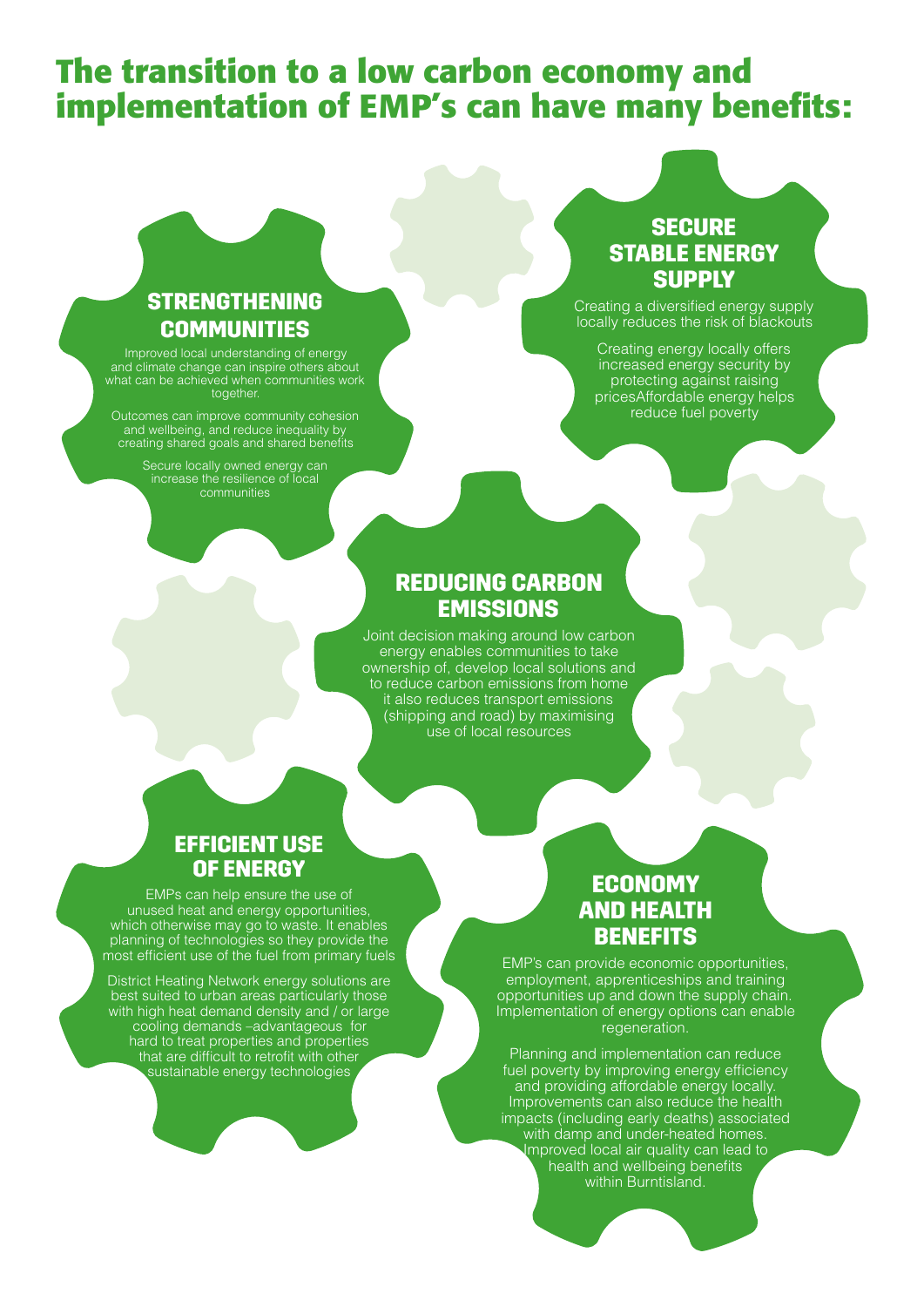## **Burntisland's Current Energy Demand TRANSPORT**





\*\* includes electrical heat.

\* does not include electrical heat.

The following figures, from BEIS MSOA gas and electricity consumption datasets were used as the baseline for heat and electricity demand in Burntisland.

| <b>BURNTISLAND'S ENERGY</b><br><b>DEMAND</b>                         | <b>CONSUMPTION</b><br>(KWH) |
|----------------------------------------------------------------------|-----------------------------|
| Gas heat (Domestic)                                                  | 41,123,184                  |
| Gas heat (Non-Domestic)                                              | 4,337,798                   |
| Gas Total                                                            | 45,460,982                  |
| <b>Electric heating</b>                                              | 3,678,739                   |
| <b>HEAT TOTAL</b>                                                    | 49,139,721                  |
| Electricity (Domestic)                                               | 8,416,796                   |
| Electricity (Non-Domestic)                                           | 1,983,334                   |
| <b>ELECTRICITY TOTAL</b>                                             | 10,400,131                  |
| <b>TRANSPORT TOTAL</b><br>(Cars and vans using petrol<br>and diesel) | 6,092,387                   |
| <b>ENERGY DEMAND TOTAL</b>                                           | 65,632,239 кмн              |

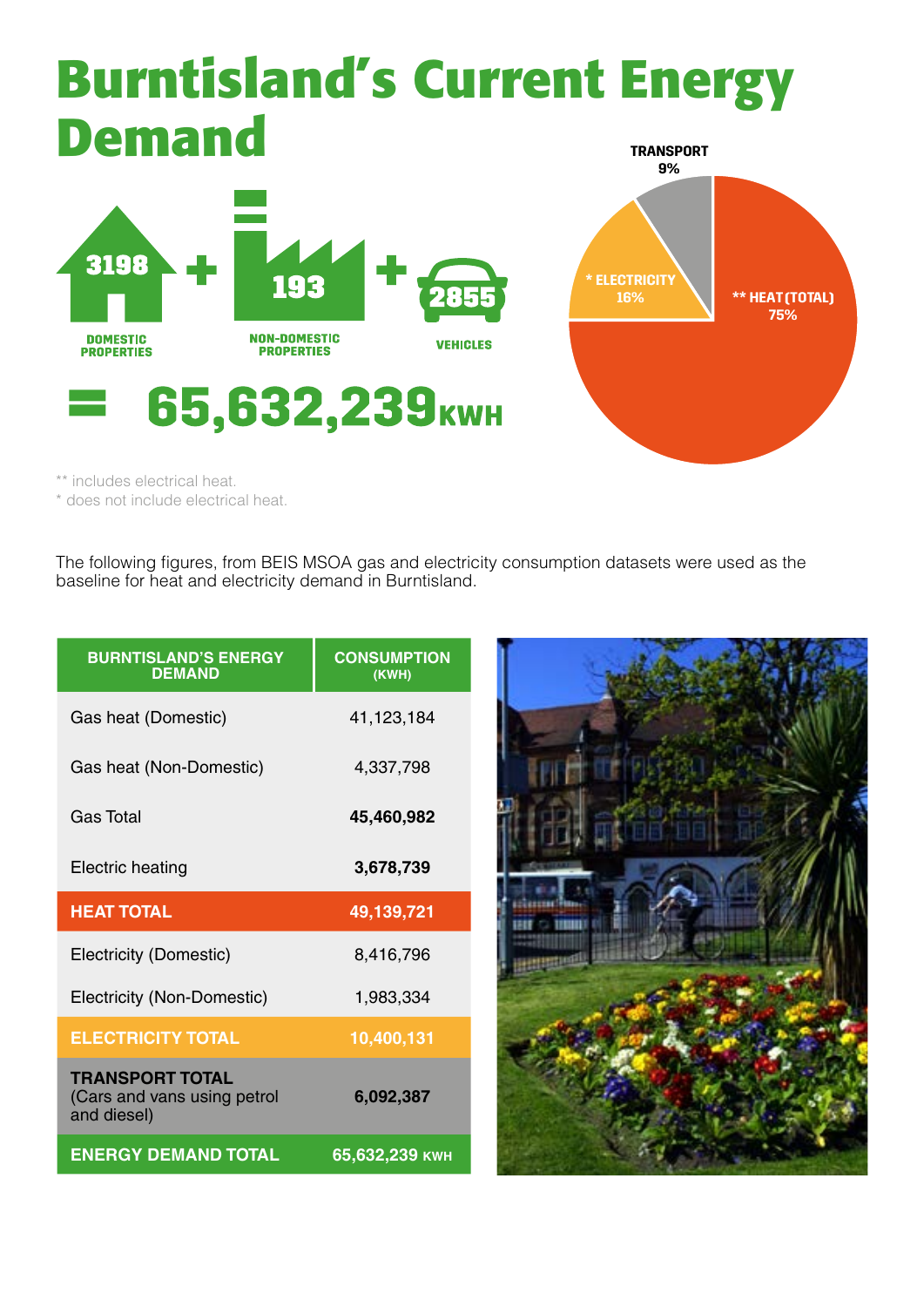# **The Carbon Story**

Burntisland's current carbon footprint from running buildings and vehicles equates to 22,322 tCO²e (carbon dioxide equivalents) per year.

To meet the targets of the Scottish Government the greenhouse gas emissions from daily life in Burntisland need to be cut by 66% by 2032 and 80% by 2050 (compared to 1990 levels). This means the carbon footprint needs to fall from 22,322 tCO²e (2014), to 14,054 by 2032 and 8,267 tCO²e by 2050.

So every year between now and 2032 (a period of 14yrs) Burntisland will need to reduce its carbon by 459 tonnes per annum.

From 2032 to 2050 a reduction of 321 tonnes pa is needed. The emission reductions required in national decarbonisation targets are front-loaded.



#### The pie chart shows cumulative GHG emissions (tC02e) for Burntisland.

\*\* includes electrical heat. \* does not include electrical heat.

| YEAR                                                  | 1990          | 2014   | 2032     | 2050     |
|-------------------------------------------------------|---------------|--------|----------|----------|
| Percentage of emissions (% compared to 1990)          | Baseline year | 54%    | 34%      | 20%      |
| Settlement-wide footprint (tCO <sup>2</sup> e)        | 41,337        | 22,322 | 14,054   | 8,267    |
| Annual emission reduction needed (tCO <sup>2</sup> e) | n/a           | n/a    | 459      | 321      |
| <b>Emission reduction period</b>                      |               |        | 14 years | 18 years |

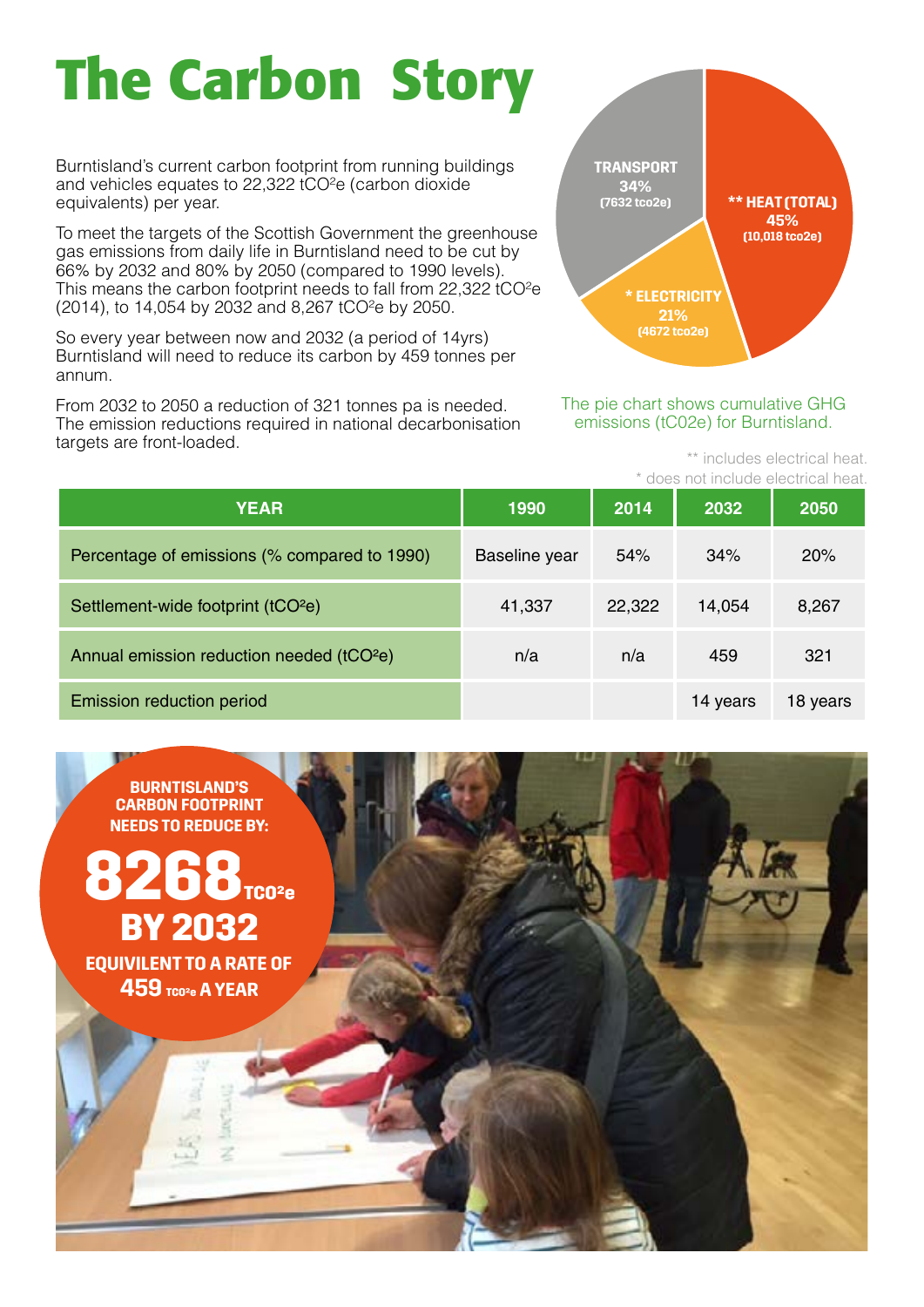# **Burntisland Energy Costs**

Pie chart illustrates the breakdown of settlement-wide energy spend from Burntisland by energy end use (£)



\*\* includes electrical heat.

\* does not include electrical heat.

| AVERAGE USE OF ENERGY FOR INDIVIDUAL HOMES |  |  |  |  |  |
|--------------------------------------------|--|--|--|--|--|
|--------------------------------------------|--|--|--|--|--|

|                                     | <b>HEAT (TOTAL)</b> | <b>ELECTRICITY</b> | <b>TRANSPORT (CARS</b><br><b>AND LIGHT VANS)</b> | <b>TOTAL</b> |
|-------------------------------------|---------------------|--------------------|--------------------------------------------------|--------------|
| <b>Kwh</b>                          | 15,366              | 3,252              | 1,905                                            | 20,523       |
| <b>Emissions</b><br>CO <sub>2</sub> | 3.13                | 1.46               | 2.39                                             | 6.98         |
| <b>Cost £</b>                       | £1,025              | £455               | £1,076                                           | £2,556       |

#### **On a household level, considering that there are 3,198 domestic properties within Burntisland, this equates to an average of:**

- Annual greenhouse gas emissions of 6.98 tCO<sup>2</sup>e per year from their building and vehicle energy consumption;
- Annual energy and fuel consumption equivalent to 20,522 kWh per typical Burntisland household for running buildings and vehicles;
- An average household in Burntisland spends £2,556 on energy and fuel, annually. This equates to more than 10% of the average Scottish household income being spent on energy.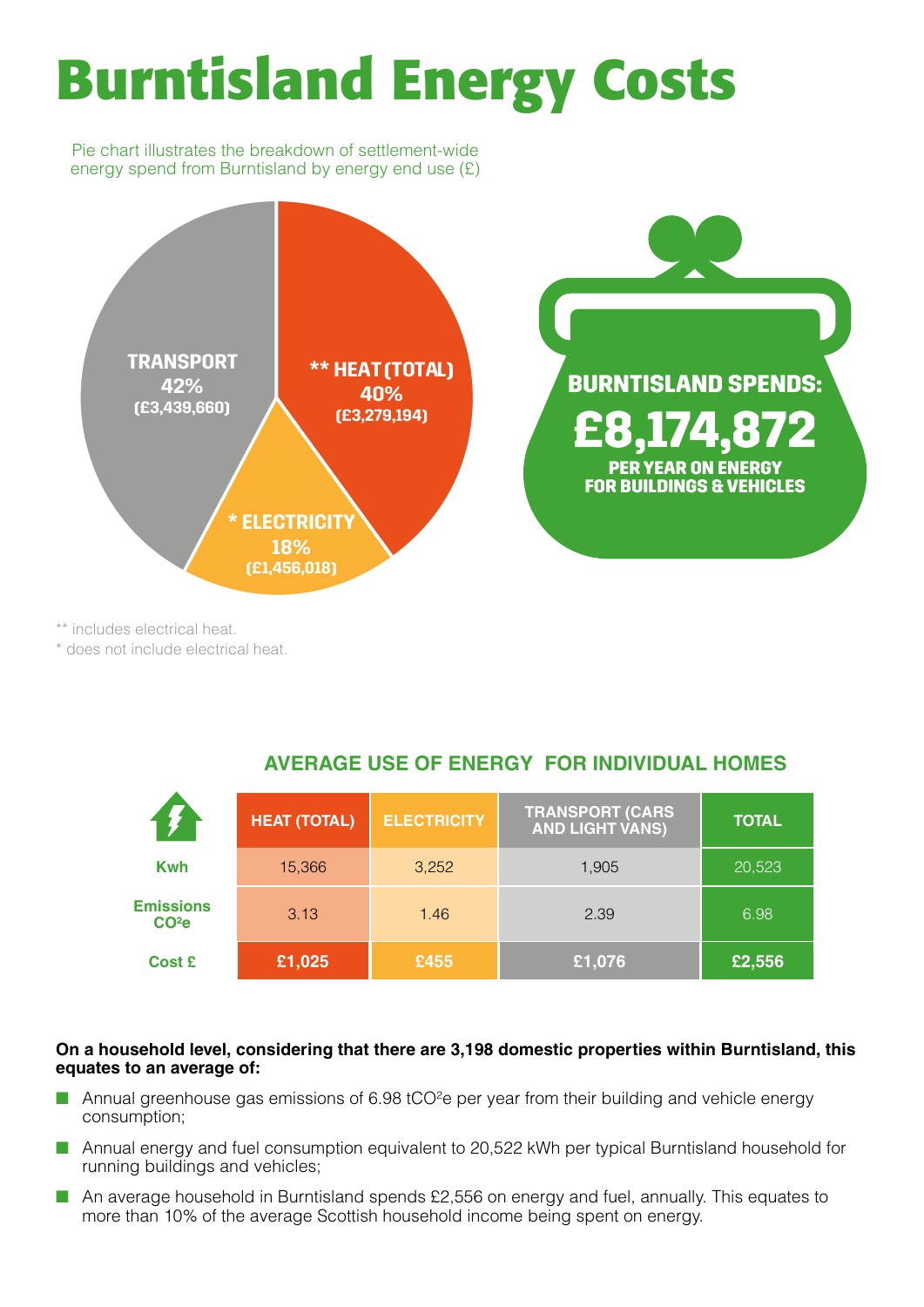# **Results and Solutions**

**THE LESS YOU CONSUME THE LESS MONEY YOU HAVE TO RAISE TO BUILD LOW CARBON ENERGY SOURCES**

#### **MOVEMENT & CONSUMPTION -STORAGE**

## **ENERGY GENERATION**

To meet Scottish Government targets of 30% reduction in energy consumption from base line by 2032 Burntisland would need to reduce its energy demand by 8,671,715 kWh. This could be achieved by installing 2048 loft insulations, 698 cavity wall insulations and 322 outer wall claddings within the next 14years.

Energy reduction methods would be carried out in 2 phases

**Phase 1:** Loft insulation offers a quick results. A programme targeting opportunities for loft insulation and cavity wall, linked to an at scale delivery programme should be considered as an early action. Loft and cavity wall insulation would make significant progress to the 2030 and 2032 targets.

#### **FIRSTLY REDUCE THE AMOUNT OF ENERGY A COMMUNITY DEMANDS THROUGH EN EFFICIENCY AND INSULATION METHODS**



External wall insulation offers the next best return. A total of 332 external wall measures are estimated to be needed to meet the energy reduction targets by 2032.

**Phase 2:** Energy efficiency measures would involve a roll out of external wall insulation across a substantial part of the building stock. Exceptions would include unsuitable buildings and those where external insulation would impact on the building status, for example in conservation areas.

#### **If projects start in 2018 Burntisland can achieve the reductions targets by 2032 and 2050. Below is a timeline showing how chosen projects can achieve carbon emisions reductions and when.**

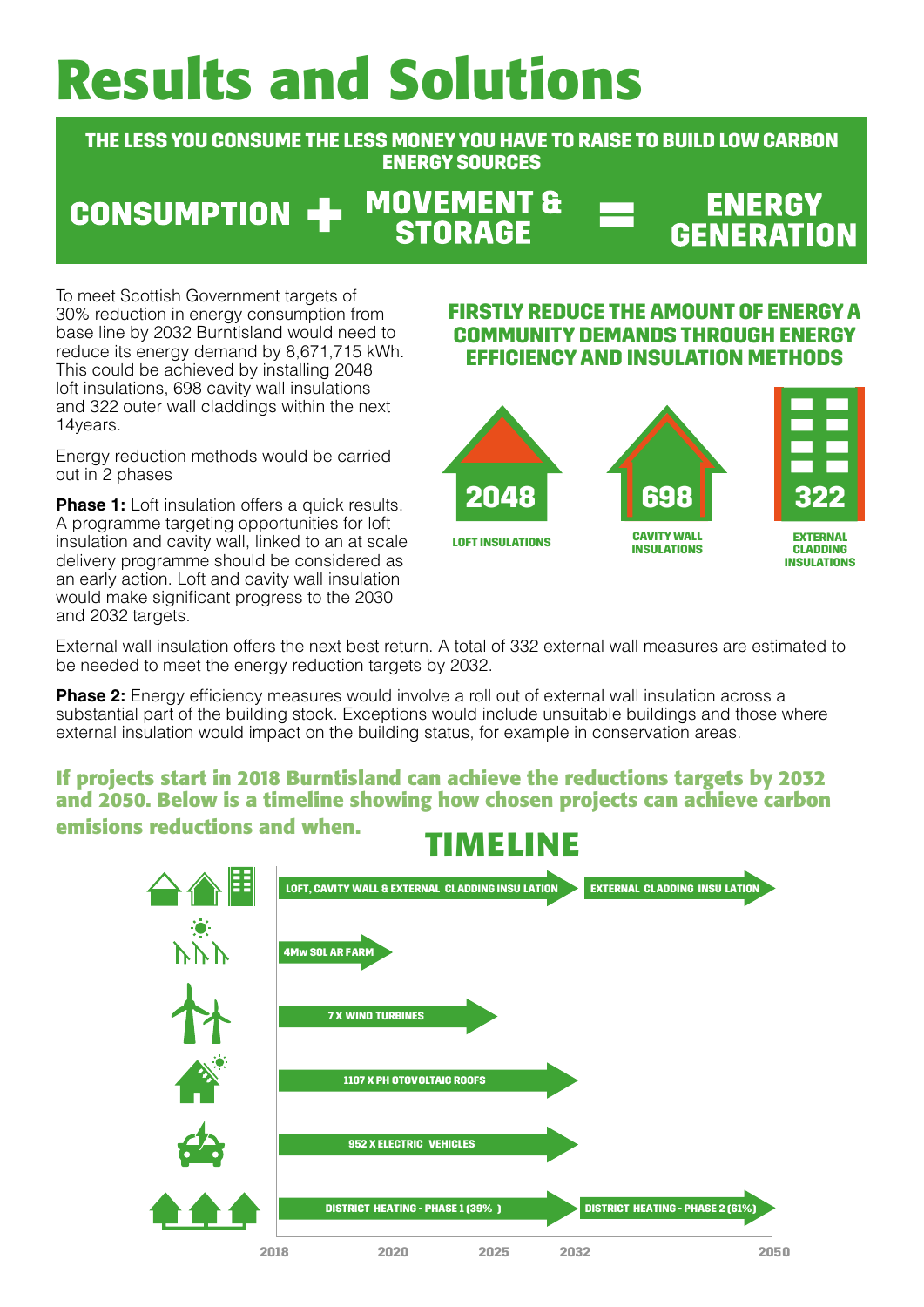# **The Travel Story**

The first stage of the assessment was to estimate the number of cars or vans in Burntisland.

The project team used census data to identify the number of cars and light vans owned by Burntisland households in 2011, the latest year for which census data is available.

The baseline estimation for the total number of cars / vans in Burntisland was then used to estimate

the total mileage that this fleet could be assumed to drive, on average, cumulatively, over a year. Calculations were also done on how much electricity would be required using a typical EV rather than petrol and diesel vehicles. Using these calculations the estimated EV demand for the Burntisland vehicle fleet (assuming the same number of vehicles and the same annual mileage driven) would equate to additional electricity demand of 6,139,072.24 kWh / year, or 6,139.07 Mwh / year.

**"Electric vehicles are fantastic! Smooth quick and very easy to drive. It's the future."**

A sustainable trave<sup>l</sup> event attendee

## **Cost of car and van fuel in Burntisland**

|                                                    | Petrol / diesel vehicles | <b>Electric vehicles</b> |
|----------------------------------------------------|--------------------------|--------------------------|
| Per vehicle / per mile                             | £0.14                    | £0.03                    |
| Total cost of all burntisland vehicles<br>per year | £3,466,018               | £798,648                 |
| <b>Total Saving:</b>                               |                          | £2,667,370               |

**If all light cars and vehicles changed over to electric fuel it would save nearly £2.7 million**

**a year**



**Tesla model X electric car with Falcon wings**

#### **Average number of cars or vans per household in Burntisland Households (2011)**

| Percentage of households with access to no car or van          | 30.5% |
|----------------------------------------------------------------|-------|
| Percentage of households with access to 1 car or van           | 42.2% |
| Percentage of households with access to 2 cars or vans         | 21.6% |
| Percentage of households with access to 3 or more cars or vans | 5.6%  |
| Total estimated cars / light vans in Burntisland               | 2.855 |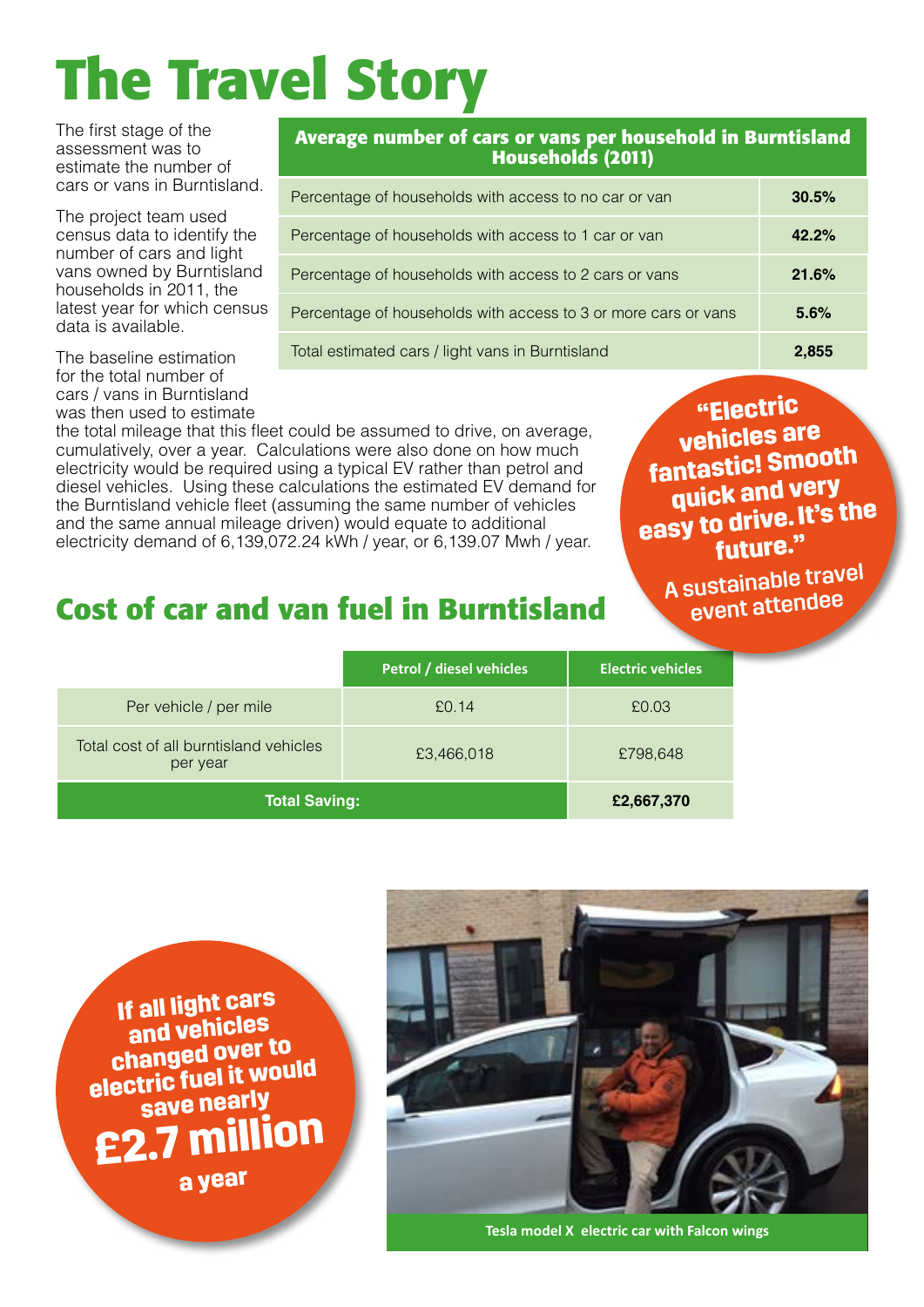## **Travel feasibility results for Transport for Scotland report**

From November to December 2016 we ran 9 engagement events in Burntisland and asked questions on the following:

- What are the safe walking and cycling routes in and around Burntisland to main trip activators like the school, high street shops and services, train, bus, doctors, leisure centre etc.
- What are the barriers to increased walking and cycling, train travel, bus travel and
- How best to increase walking, cycling and electric cars?



# **Key findings from those consulted**

| <b>Train</b>                               | Accessibility to train station on north access hampered by lack of lift or ramp. No disability<br>access and steep stairs cause problems for pushchairs and bikes on the Northbound platform,<br>encourages car use.                                                                                               |
|--------------------------------------------|--------------------------------------------------------------------------------------------------------------------------------------------------------------------------------------------------------------------------------------------------------------------------------------------------------------------|
| <b>Bus</b>                                 | Bus within town is a valued service. No direct bus route to Edinburgh. Some buses unreliable<br>making it difficult to catch connections. Expensive fares to local towns makes travel difficult for<br>families and those on low incomes. Encourages car use.                                                      |
| <b>Footways</b><br>and<br>footpaths        | Narrow pavements make it difficult for shared use for cycling, walking and disability access.<br>There is a need for wider pavements, more dropped kerbs and safer crossings at a number of<br>identified locations.                                                                                               |
| <b>Lack of</b><br><b>Signage</b>           | clear walking and cycling signage<br>a cycling and walking map for the town, and<br>better signage needed on how and where to join longer routes: i.e. the Coastal path                                                                                                                                            |
| <b>Road speeds</b>                         | There was positive feedback of those consulted for all of Burntisland to be a 20MPH zone.<br>Pedestrians and cyclists highlighted the need for greater protection between larger road users,<br>e.g. HGV's, and cyclists. The Cromwell Road and around the Primary School were raised as<br>potential 20mph zones. |
| <b>Lighting</b>                            | 2 footpaths were identified for lighting to support safe for walking and cycling to school.                                                                                                                                                                                                                        |
| <b>School</b>                              | Issue highlighted around parents dropping kids off by car. Park and stride options now included<br>in new design. School to monitor increased walking, cycling and scooter use.                                                                                                                                    |
| <b>Bike</b><br>maintenance                 | Nearest bike repair shop in Aberdour. Bike maintenance within the travel hub would help to<br>address lack of facilities in town.                                                                                                                                                                                  |
| <b>Electric cars</b>                       | No public electric car charging facilities in Burntisland. Potential sites for public electric vehicle<br>charging were identified.                                                                                                                                                                                |
| <b>Increased</b><br>cycling and<br>walking | The PASF project enabled us to find out physical barriers to increased cycling and walking,<br>Improved routes and accessibility to be linked to behaviour change activities                                                                                                                                       |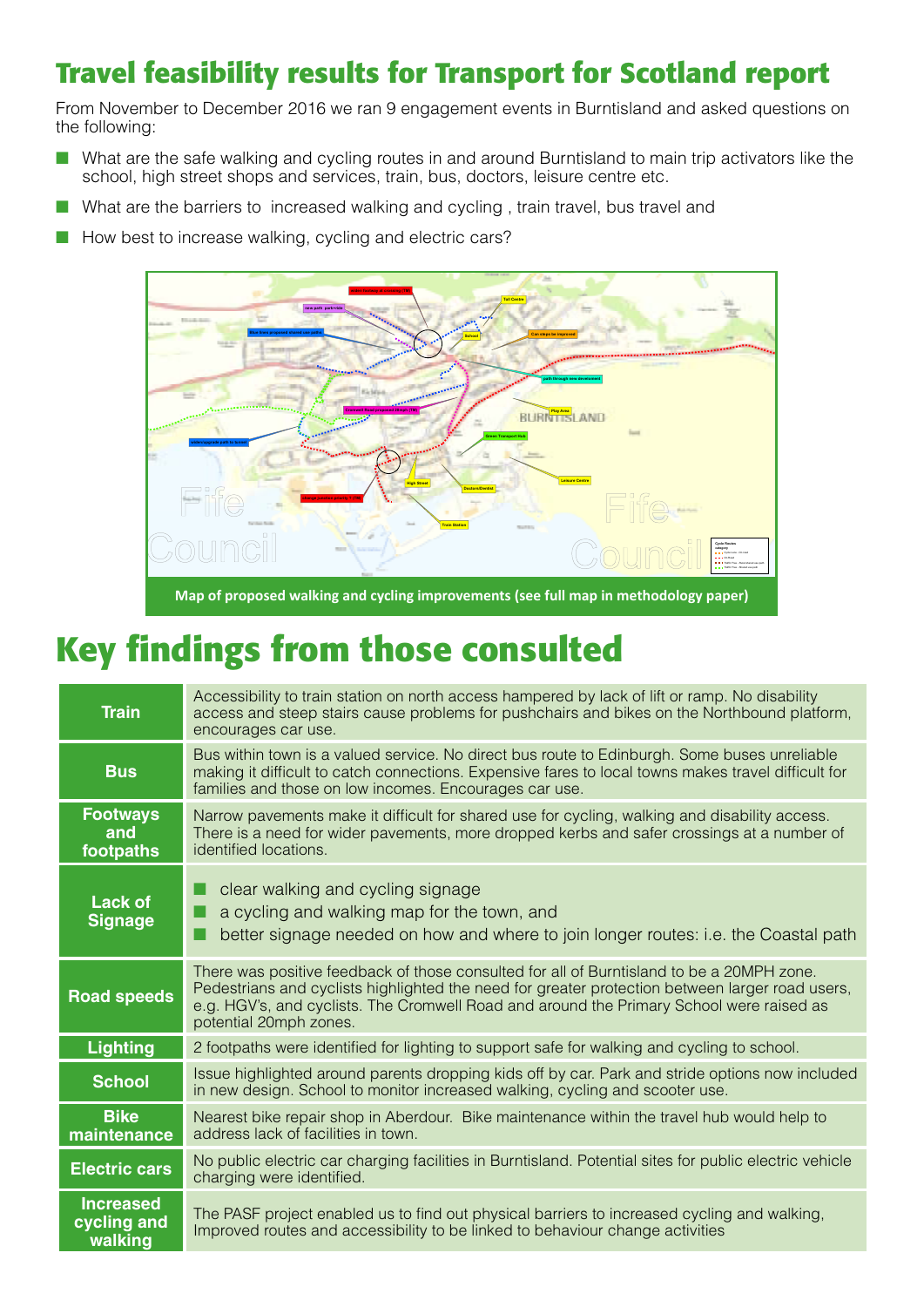# **The Heat Solution**



Communal heating solutions were considered against individual low carbon heating solutions. The vast majority of Burntisland returned district heating as the most cost effective solution. The financial return was not commercial (3.6% not 10%) and so District Heating for Burntisland would need to be taken forward as a community or government driven project.

Two heat sources were considered for the district heating scheme. Heat from the Forth Estuary using a large scale heat pump was six times more cost effective than a solar thermal park and large scale thermal store. The inter-seasonal thermal store cost makes it something to reconsider in future years. The estuary heat pump delivers 15,800,000 kWt for 5,266,000kWh electric.



*Source Ramboll The initial proposed network, Zone 7 is marked in orange. This would supply 574 buildings, 39% of the heat demand by 2032. Further potential expansion to be delivered by 2050 are marked in purple. The grey/ green zones are most viable for heat pumps due to be completed by 2050*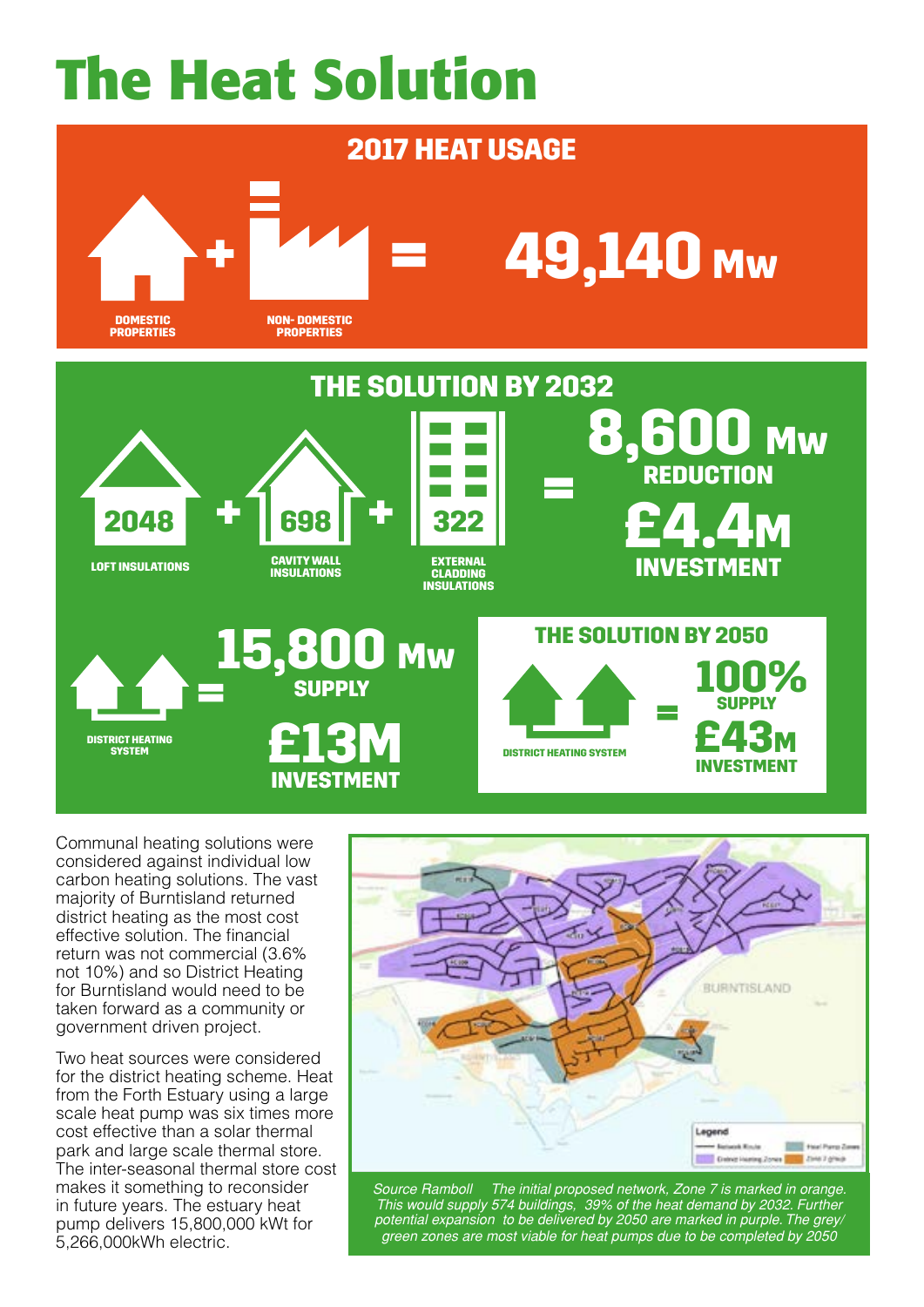

## **Wind turbines**

Wind turbines will be important to enable the delivery of 100% electricity for the town. Presently it is the cheapest way to deliver low carbon electricity and takes up the least amount of land (in comparison to a solar farm). The proposal is for 7x EWT 900 turbines to produce 14,000 Mw of electricity. If twinned with appropriately sized local storage the energy can be used locally during the day and night. It could power other projects like the creation of hydrogen or the charging of electric vehicles at off peak times.

## **Solar photovoltaic**

The East of Fife has similar levels of solar potential as areas of Denmark. Solar panels should only be considered for on a well maintained roof. Solar photovoltaic panels provide the best financial return when the energy is used and not sold to the grid. There are many products that are designed to use photovoltaic panels in the home, such as heating water in tanks or storing electricity in heat batteries. There are 1107 roofs that could have solar panels, of 3104 identified in this model. If every one of these solar photovoltaic panel installations was installed the total potential generation for these panels is calculated as approximately 894Mwh/yr.

Solar potential for large scale solar parks was considered. 'Lightsource' provided a presentation for the Burntisland community which suggested a 4Mw solar photovoltaic park on a 20acre site, generating 3,500Mwh/yr for £3.5M. This was converted to potential per hectare 875Mw ha/yr at £875K. The presentation was provided as indicative and further work would be required prior to developing a business case.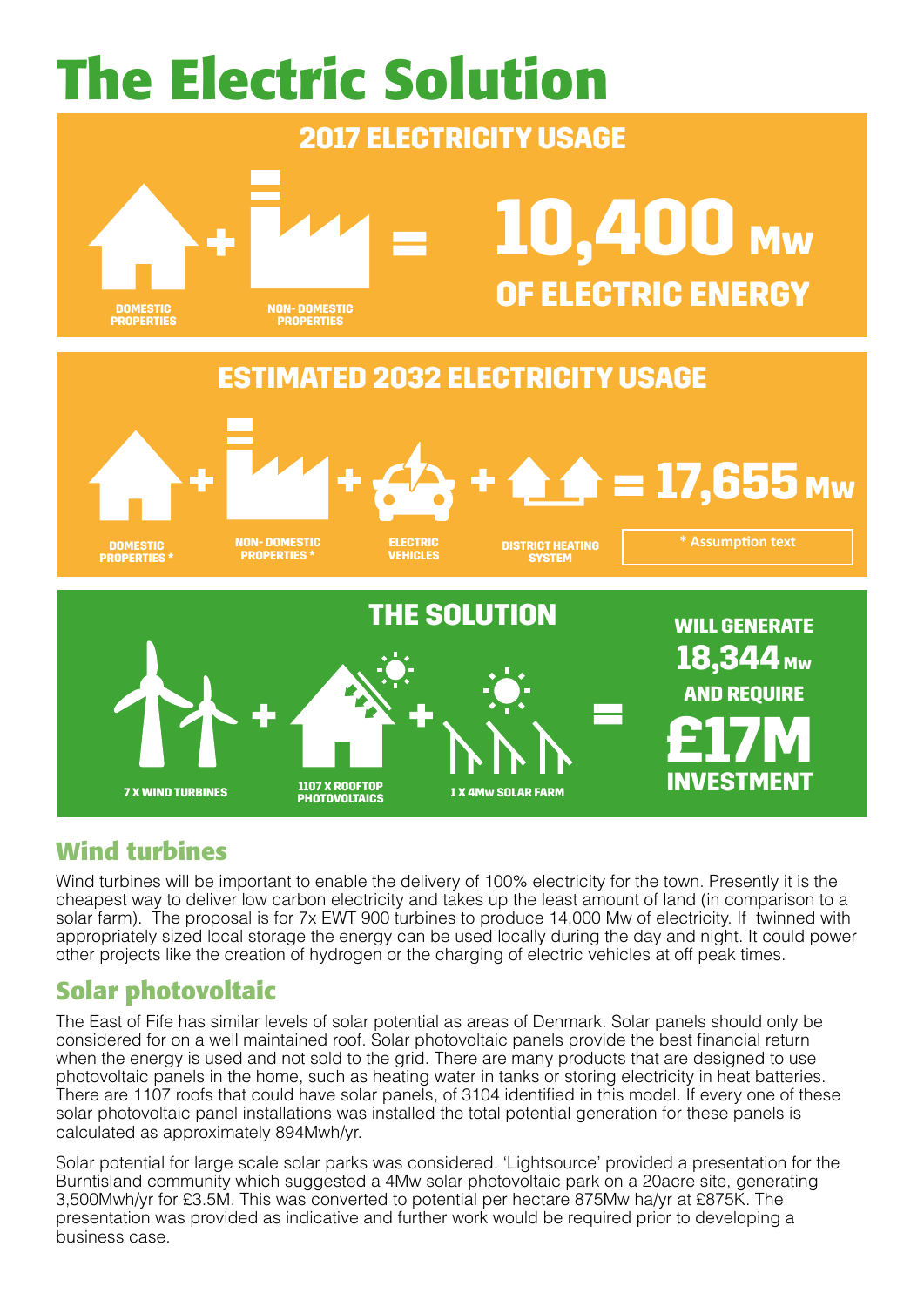## **Project outcomes**

The key outcomes from this project were to produce a Community Energy Masterplan with communityagreed solutions and Planning Services buy in; One that contributes to the evidence base on this topic by providing greater understanding on:

- How best Councils and communities can work together to deliver local energy systems;
- What energy opportunities can be realized at a local level;
- Possibilities for joint and locally owned energy solutions;
- The community benefits which can arise from low carbon local energy systems, and how to maximise the realisation of these benefits for local residents and businesses;
- Mapping how a whole energy system can deliver a healthier, fairer Fife with increased opportunities for economic development, training, jobs and fuel poverty reduction;
- The real world challenges of local energy systems and how they can best be tackled by communities, local and national governments and other stakeholders.
- How local energy systems can meet Scotland's energy and carbon targets for 2032 and 2050.

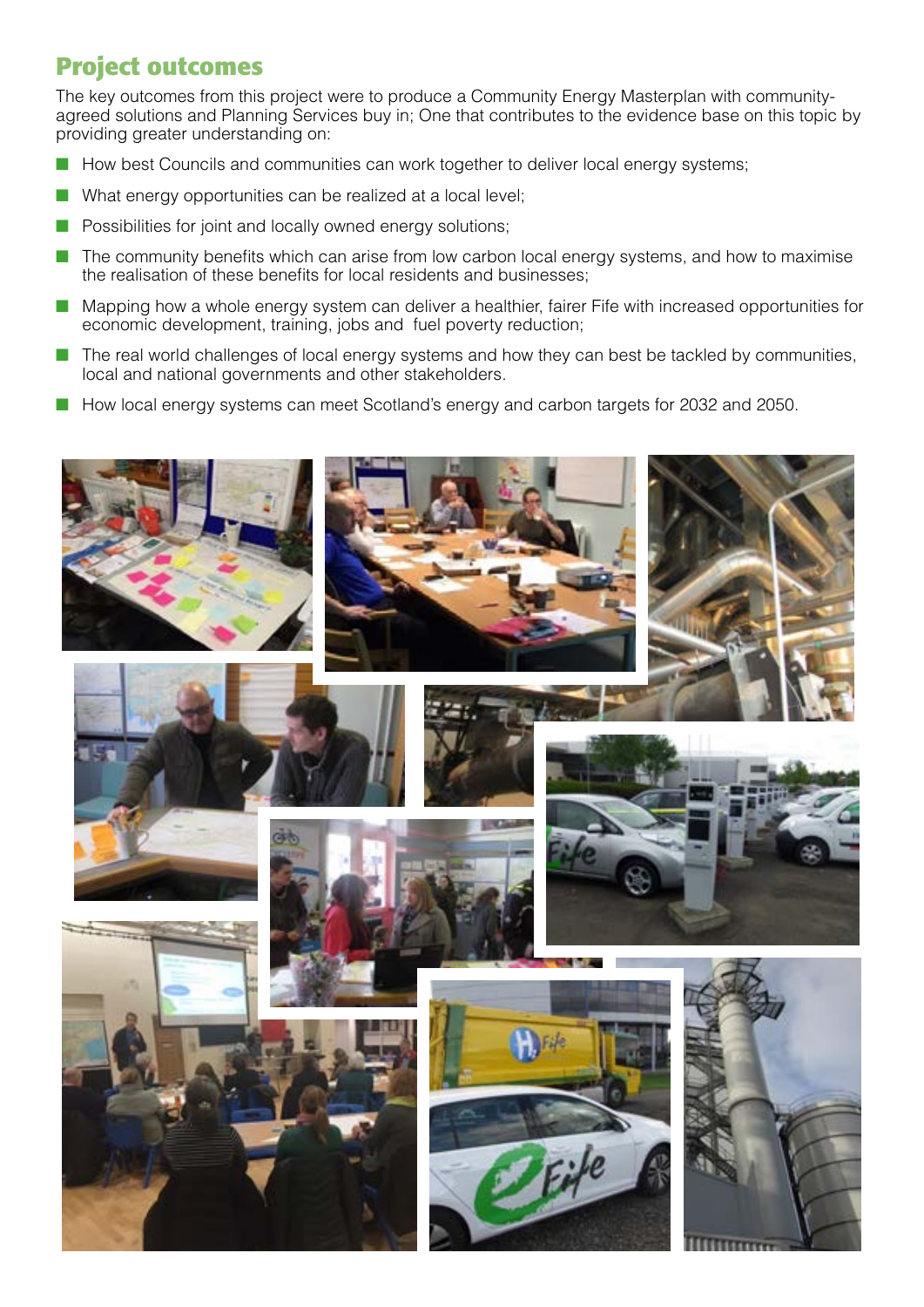# **Acknowledgements**

This was a multi-stakeholder project, and we would like to give a huge thanks to our funders and supporting organisations for the development of the methodology and Burntisland Local Energy Masterplan. Appreciation particularly goes to the Burntisland community whose engagement and enthusiasm made this project such a success.

The team included, The Burntisland community (including individual residents and representatives from community groups); The Burntisland Community Council; The Burntisland Development Trust; Fife Council's Planning, Housing and Local Community Development officers; Local sustainability charities and champions (i.e. community engagement and fuel poverty agents: Greener Kirkcaldy); Community renewable energy ownership experts; Heat engineers; Heat Mapping specialists; Researchers from the Universities of St Andrews and Napier ; Ramboll , Highland and Perth and Kinross councils and GIS specialists.

Funding The EMP pilot project delivered the requirements of two funding applications. CARES IIF and the European Regional Development Fund (ERDF) Low Carbon Travel & Transport (LCTT) Pre-Application Support Fund (PASF)

# **Authors**

- Catherine Payne, Carolyn Bell, Hugh Muschamp- Resource Efficient Solutions, Fife Council
- Paul Steen, Ramboll Energy
- Professor John Currie, Julio Bros Williamson Jonathan Stinton -Edinburgh Napier University / Scottish Energy Centre

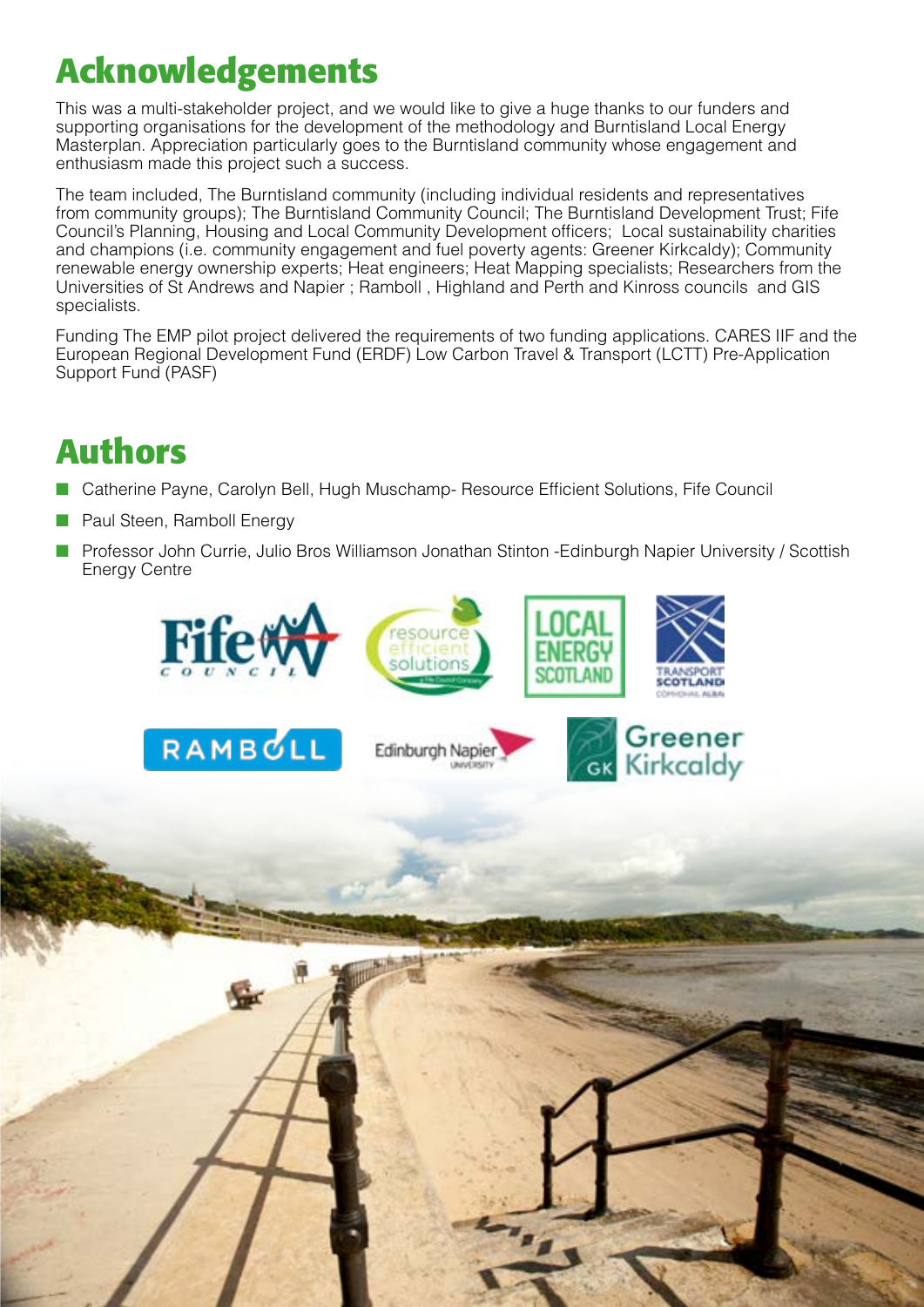# **Appendix 1 - Next steps table**

The following potential projects were developed with Fife Council and the Burntisland community during the next steps workshop.

The BCDT (Burntisland Community Development Trust) would like to act as the local leaders, experts and advocates within the town to promote the low carbon energy solutions for a Green Burntisland. They would like the town to become a showcase for how others could do the same across Fife.

## **Potential partnership projects from the workshop to investigate:**

| <b>Energy reduction</b>                                                                                                                                                                                                    | <b>Low carbon energy</b>                                                                                                                                                                                                                                              | <b>Transport</b>                                                                                                                                                                                                |
|----------------------------------------------------------------------------------------------------------------------------------------------------------------------------------------------------------------------------|-----------------------------------------------------------------------------------------------------------------------------------------------------------------------------------------------------------------------------------------------------------------------|-----------------------------------------------------------------------------------------------------------------------------------------------------------------------------------------------------------------|
| Funding for an infra-red survey of<br>all buildings in the town to allow<br>prioritisation of energy efficiency<br>works and to check that the energy<br>efficiency measures installed<br>historically, are not defective. | A solar fly-over over the town to<br>photograph the available roof<br>area, suitability of roof types<br>and orientation of roofs to more<br>accurately measure the potential<br>opportunity for building mounted<br>solar PV / solar thermal, within<br>Burntisland. | Apply for funding to TFS for funding<br>for car club officer.                                                                                                                                                   |
| A joint campaign to promote EWI<br>cladding and solar PV to Burntisland<br>homes and businesses, including<br>(if feasible) a bulk purchase of the<br>measures to reduce the unit price<br>and increase affordability.     | A detailed feasibility study for<br>individual solar on buildings that<br>passed the flyover test.                                                                                                                                                                    | Electric charge points audit. This<br>might focus first on the 869 semi-<br>detached and 677 detached<br>properties. Starting with the low<br>hanging fruit first.                                              |
| A showcase home or hub to show<br>what can be achieved with energy<br>efficiency and low carbon energy.<br>Somewhere to sell the ideas,<br>products and get people to sign up<br>to joint projects.                        | A detailed feasibility study for Solar<br>farm.                                                                                                                                                                                                                       | Run a number of electric EV events<br>to promote the savings electric cars<br>can create locally as well as benefits<br>for air quality and carbon emissions.<br>Look to have a test drive showroom<br>locally. |
| Promotion materials showing the<br>5 most common properties with<br>the energy efficiency ideas most<br>suitable to that property. Loft<br>insulation, cavity wall and external<br>cladding.                               | A detailed feasibility study to<br>gauge the technical suitability<br>of Air heat pumps for individual<br>homes outside the proposed<br>district heat system.                                                                                                         | Survey in town on how people use<br>their cars BCDT<br>Set up an EV social club                                                                                                                                 |
| Funding for a Case study for fuel<br>poverty- using outer cladding on<br>a small area of high FP to monitor<br>reduction rates.                                                                                            | If agreement for the district<br>heating Zone 7 seek funding for<br>next stage feasibility.                                                                                                                                                                           | Ensure Sustainable travel hub<br>includes charging points for electric<br>bikes as well as cars.                                                                                                                |
| A study on using heat exchangers<br>as well as heat pumps to look at<br>reducing damp within an air tight<br>home.                                                                                                         | Review of wind turbine opportunity<br>following the release of the new<br>Fife                                                                                                                                                                                        | Set up meetings with local business<br>Briggs Marine, Scott's Palettes and<br>Bi-fab to discuss electric charging<br>points and hybrid hydrogen haulage<br>trucks and marine tugs.                              |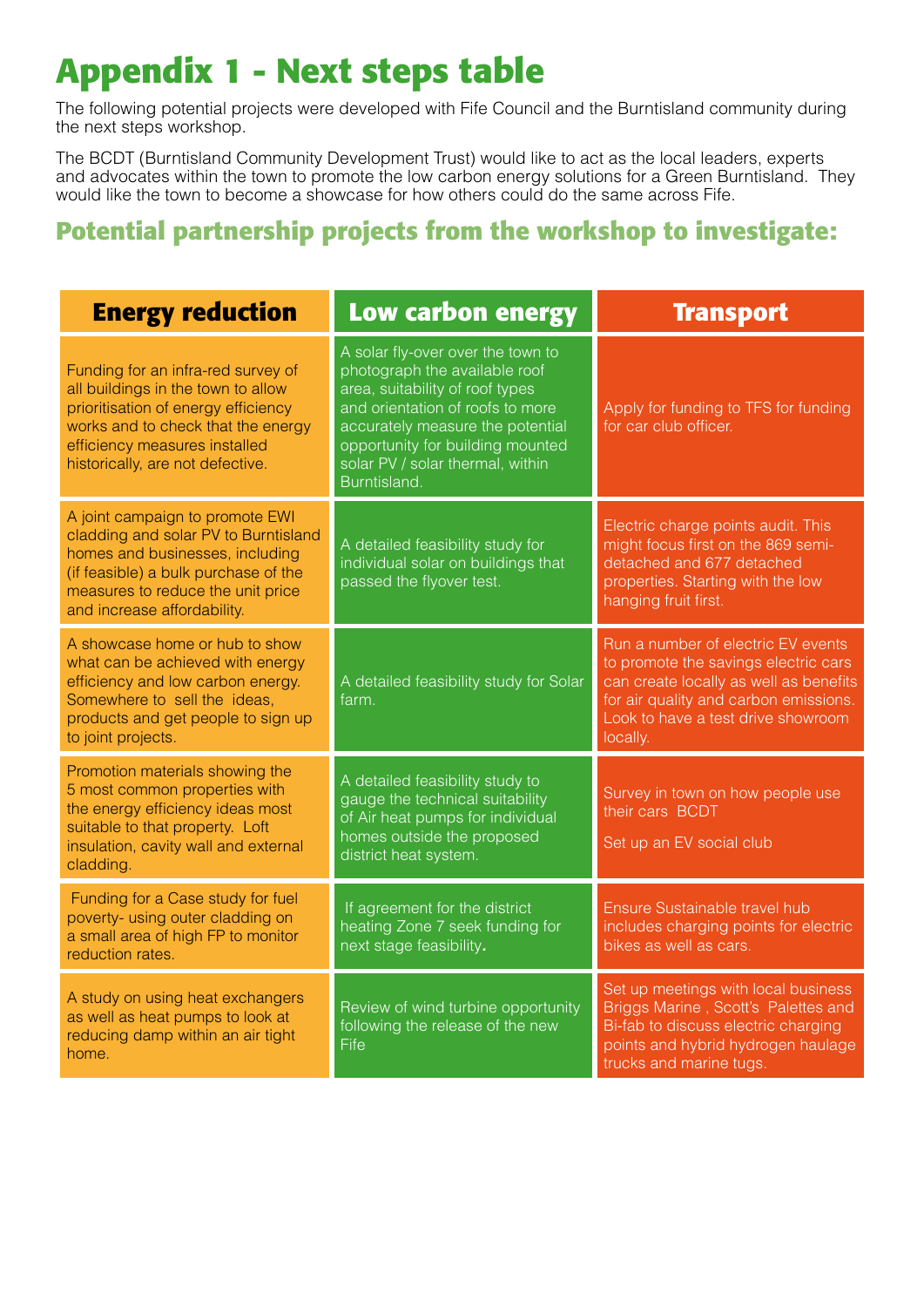## **Policy, agreements and reviews**

| Fife Council will undertake a short<br>review of the Burntisland Local Energy<br>Masterplan following the formal approval<br>of the updated Fife Council LPD. The short<br>intense nature of the project would benefit<br>from a period of contemplation and wider<br>engagement on the next steps. | Fife Council will take lessons from the Local Energy<br>Masterplan process into account in the<br>development of statutory plans, including the LDP<br>and Local Housing Strategy; and the Fife<br>Sustainable Energy Climate Action Plan                                                                                                                                    |
|-----------------------------------------------------------------------------------------------------------------------------------------------------------------------------------------------------------------------------------------------------------------------------------------------------|------------------------------------------------------------------------------------------------------------------------------------------------------------------------------------------------------------------------------------------------------------------------------------------------------------------------------------------------------------------------------|
| Fife Council gives consideration to the<br>different skills and roles that may be<br>required to take forward local energy<br>policy and projects. These will be fed back<br>to Scottish Government in the ongoing<br>Energy Strategy consultations.                                                | Fife Council to consider a wider area based scheme<br>reflecting the opportunities arising from scale.<br>Area for initial consideration to include: Aberdour,<br>Kinghorn, Auchertool, Kirkcaldy, Glenrothes,<br>Leven and Methil. Encourage discussions with<br>nearby communities regarding Local Energy<br>Masterplanning and shared energy generation<br>opportunities. |
| Burntisland Local Energy Masterplan<br>to be put forward for consideration by<br>Fife Council Committee early in the next<br>administration.                                                                                                                                                        | Initiate discussions between FC/BCDT on potential<br>for Burntisland as alternate fuels fuelling station with<br>hydrogen.                                                                                                                                                                                                                                                   |

## **THE AIM IS TO SUPPLY BURNTISLAND WITH 100% LOW CARBON ELECTRICITY BY 2032**

**ENABLING BURNTISLAND TO REDUCE ITS CARBON EMISSIONS BY**

**80%**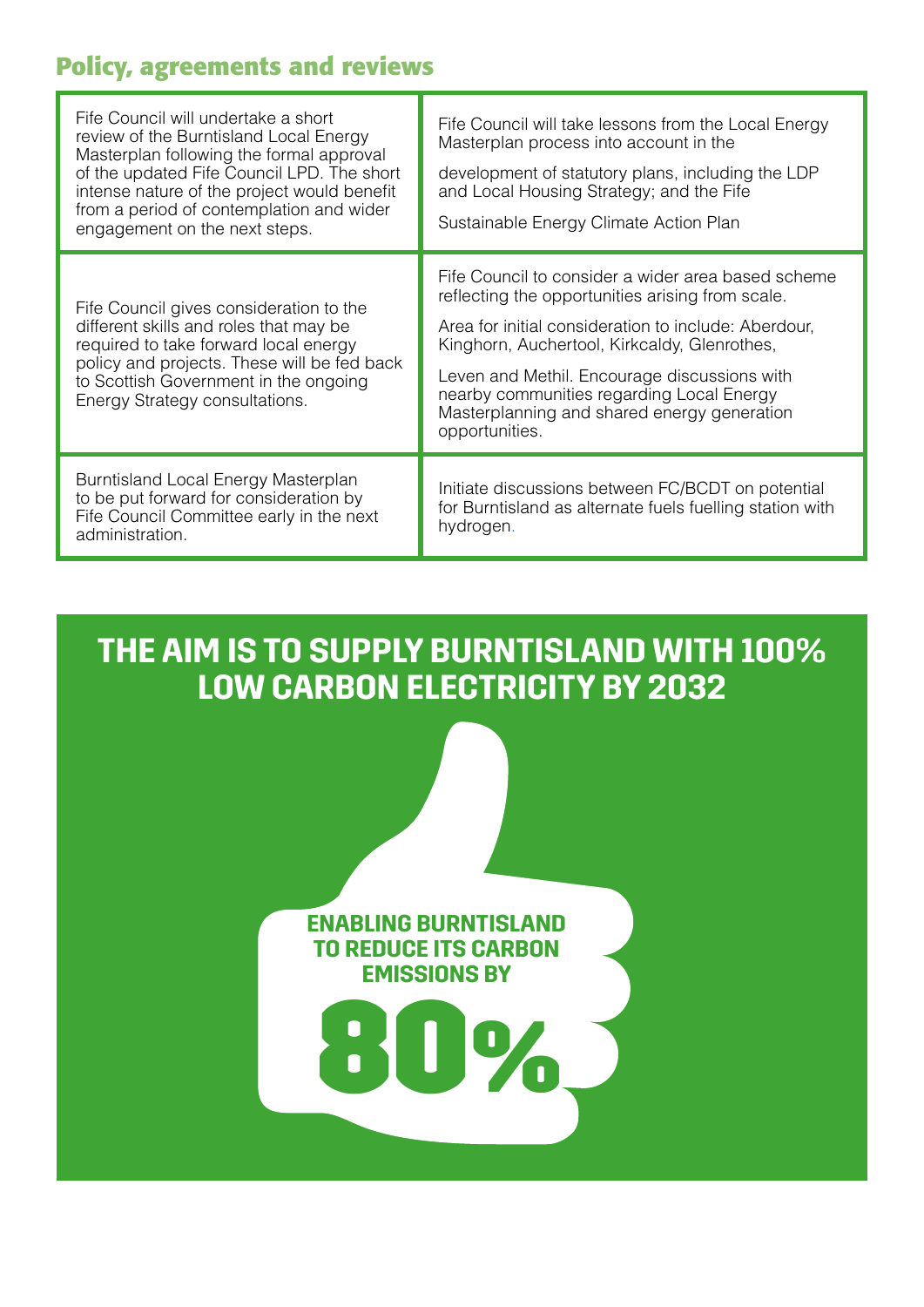# **Appendix 2 - Information on Burntisland**

## **Demographics**

The population of Burntisland is around 6,600 and has grown significantly over the last 15 years. The latest figures available for 2013 show a population growth of 16.74% since 2001, compared to a growth of 5% for Fife over the same period, and 4.6% for Scotland up till 2011.

There are around 3,200 households in Burntisland, compared to just over 2,500 in 2001. This growth has largely been due to significant new-build development, particularly on the site of the former Alcan Aluminium factory in the west of Burntisland, which has brought many families to the town. There is further housing development planned on several sites in the town including on the site of the old primary school.

### **Economy**

Burntisland has a strong industrial heritage but the major industries on which the town was based, historically, have witnessed serious decline in the last half century.

Today Burntisland's economy is characterised by a retail and service centre (centred on the High Street) which features a good selection of independent shops, cafes, fast food outlets, pubs and other service businesses; there are a small number of industrial SME industrial units within Burntisland and a small number of larger industrial employers. The biggest employers within Burntisland today are:

- BiFAB Burntisland Fabrications Ltd which produces fabrications for the oil and gas industries, and for the renewables sector.
- Briggs Marine marine and environmental services.
- Scott Pallets timber pallet manufacturing.

Burntisland is heavily dependent upon tourism. The following facilities cater for tourism in the wider area and represent important assets for local employment and the local economy i.e.

The area is surrounded by farmland but very few people are employed in this industry locally. Today a significant proportion of the town's residents commute out of the town for employment. Burntisland's transport links mean that the town is a popular dormitory settlement for Edinburgh.

# **Appendix 3**

The **community engagement** events programme was agile and flexible responding to the local community interests and needs as well as ensuring we met the deliverables within the funding criteria. In all we had 18 events. Increased local energy knowledge from the programme along with local talent and expertise enabled lively discussion and debate at both Data in and output workshops. This ensured the decisions around energy for Burntisland were locally decided. The final EMP options were presented to the town on 25<sup>th</sup> of March 2017.

The community also defined what projects they were interested in taking forward within the next steps workshop. These projects are documented in the next steps table in appendix 1. For more details on the engagement programme see the larger methodology paper section 4.

## **Data and policy modelling**

The second strand of the project was the data modelling work stream. This was a process of collating and analysing line, point and other spatial data to support the development of local sustainable energy project options for Burntisland. It covered energy efficiency, low carbon energy and heat generation and distribution, and energy storage. This process required the data team to be able to analyse energy demand in Burntisland, energy generation potential (for a range of different technology options), energy storage opportunities and assumptions made about energy losses from distributing energy and transforming energy into different energy types. These energy datasets were analysed for Burntisland to test and cost different technology options. As well as the creation of an energy model for Burntisland, weighted spatial analysis was also undertaken to assess the impact of planning policies and inform the feasibility of the proposed technology options. To facilitate this a spatial policy review was undertaken. Further information on this work stream is provided in *Sections 6-9* of the methodology report.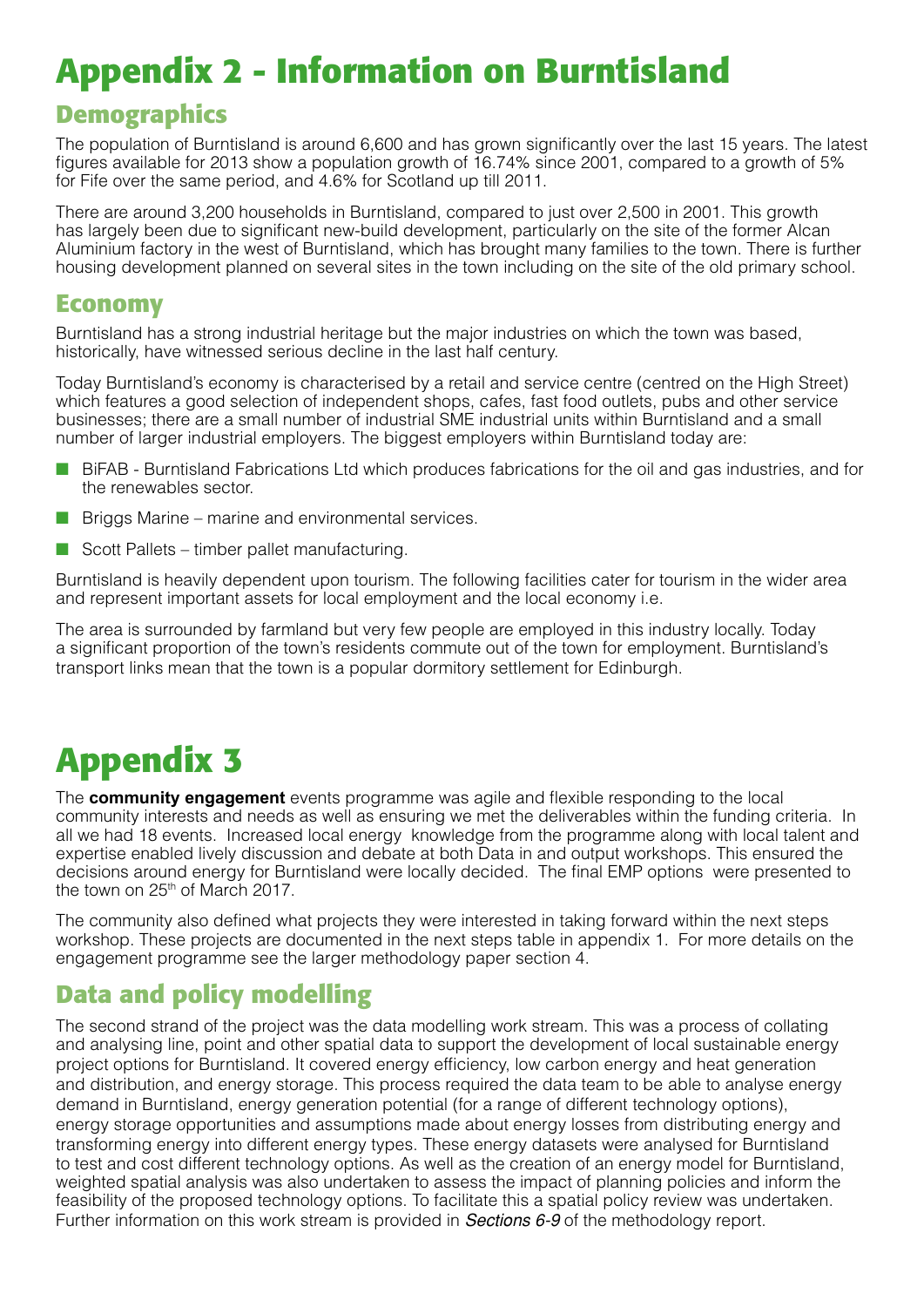## **Appendix 4 - Background and context to Scottish Government targets**

In the past it has been the role of the National Grid, gas network, and multinational energy companies to deliver heat, electricity and transport fuels to Scottish communities via familiar light switches, gas boilers and petrol stations; in the future the generation, delivery of and demand for energy in Scotland will be transformed. The Scottish Government's ambition is to see an increasing number of district heating networks developed across the country to make best use of existing heat sources, including unused and renewable heat. This will help cut carbon emissions, reduce fuel bills and combat fuel poverty.

Energy master-planning can assist developers and local authorities plan this process better and provide for 'future proofing' for communities.

It is recognised that local authorities in Scotland have to start planning today for the coming decarbonisation of our energy systems, to ensure communities can transition away from fossil fuels in a managed approach. Councils are now increasingly involved in planning local energy systems ensuring that local decision making and ownership is at the centre of the new energy strategy for Scotland. It is recognised that future energy systems have to be based within a community instead of outside of it. This is a whole new world of working, thinking and delivery for everyone; from national Government, Local Authorities, Community Councils, infrastructure providers, to utility companies and local communities.

There are a lot of **questions facing stakeholders** when they consider this topic:

- What does a local whole energy system look like? One local system may be different from another. What do they have in common? What factors will necessitate differentiation in different locations?
- All may have different finance and ownership models. How can they all work together? How can we ensure that community benefits and ownership is maximised under different finance and ownership models?
- What type of energy systems do we need to future-proof us against the twin challenges of climate change and energy security?
- How can we plan now for the energy transition that Scottish Government believes that the whole country needs to undergo?

Fife Council believes that many of these questions can best be answered by trialling the Community Energy Master-planning process in partnership with real-world communities.

#### **Guide to Energy Masterplanning - Scottish Enterprise**

[www.scottish-enterprise.com/knowledge-hub/articles/publication/guide-](http://www.scottish-enterprise.com/knowledge-hub/articles/publication/guide)to-energy-masterplanning

#### **Scottish Energy Strategy: The future of energy in Scotland**

[www.gov.scot/Resource/0051/00513466.pdf](http://www.gov.scot/Resource/0051/00513466.pdf)

#### **Draft Climate Change Plan - the draft Third Report on Policies and Proposals 2017-2032**

[www.gov.scot/Publications/](http://www.gov.scot/Publications)2017/01/2768

#### **Community Empowerment (Scotland) Act 2015**

[www.legislation.gov.uk/asp/2015/6/contents](http://www.legislation.gov.uk/asp/2015/6/contents)

#### **Land Reform (Scotland) Act 2016**

[www.gov.scot/Topics/Environment/land-reform/LandReformBill](http://www.gov.scot/Topics/Environment/land-reform/LandReformBill)